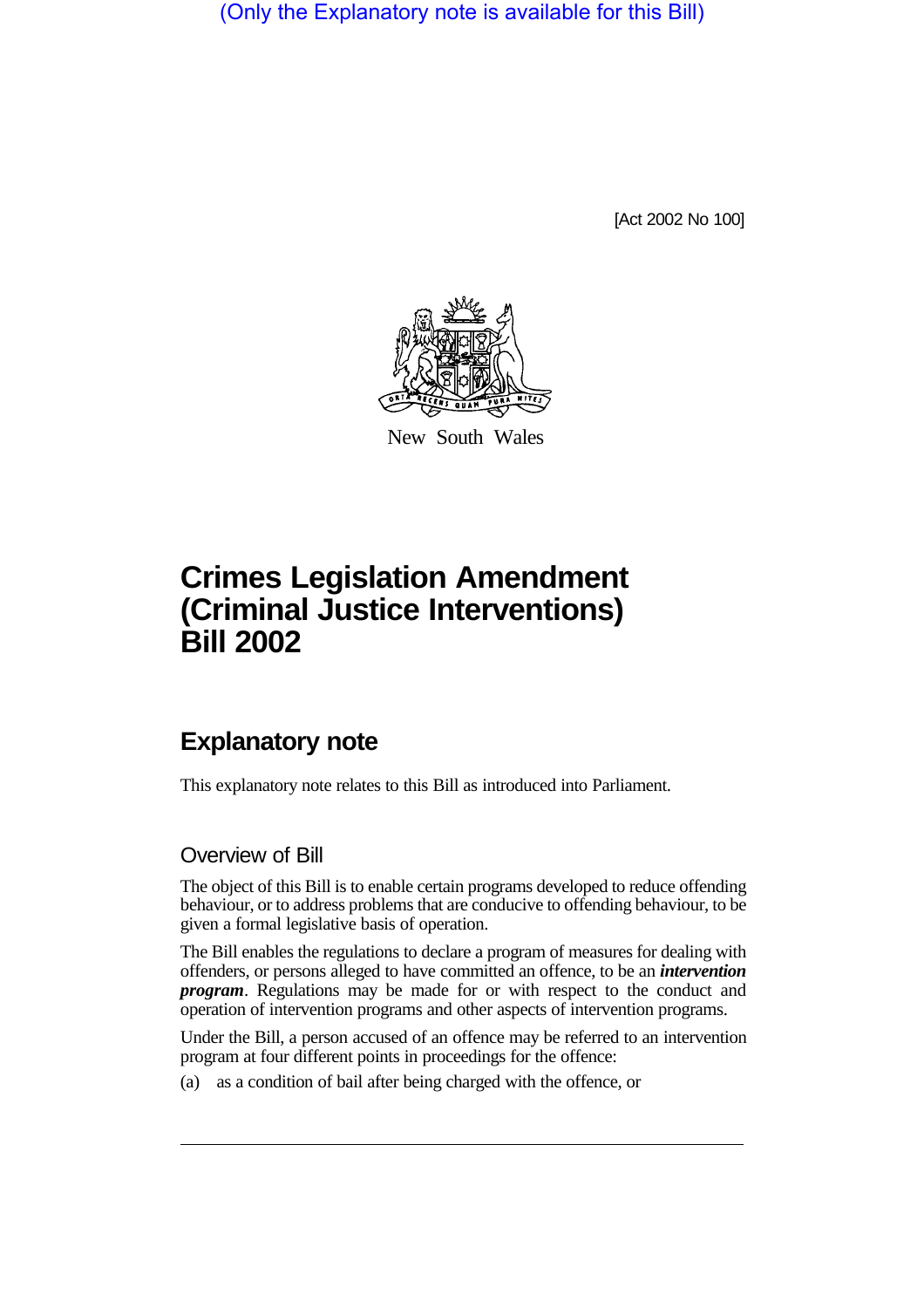Explanatory note

- (b) as a condition of bail during an adjournment in court proceedings for the offence (before any finding as to guilt has been made), or
- (c) as a condition of bail after the person has pleaded guilty or been found guilty by the court, but before the person is sentenced for the offence, or
- (d) as a condition of being discharged from the offence, or as a condition of a good behaviour bond imposed as the sentence (or as part of the sentence) for the offence.

The types of programs that may be declared to be intervention programs include rehabilitation, training or education programs, or programs involving the victim of an offender or members of the community in dealing with the offender.

The Bill enhances the options available to courts for dealing with offenders and accused persons, and does not limit any existing powers of the courts. Under the Bill, courts may continue to impose bail conditions, or conditions of good behaviour bonds, for offenders or accused persons involving participation in treatment or rehabilitation programs whether or not the programs are declared to be intervention programs. However, a new sentencing option that enables courts to discharge an offender on condition that the offender enters into an agreement to participate in an intervention program islimited to programs that are declared to be intervention programs.

#### Outline of provisions

**Clause 1** sets out the name (also called the short title) of the proposed Act.

**Clause 2** provides for the commencement of the proposed Act on a day or days to be appointed by proclamation, with the exception of a provision that transfers and renumbers some of the proposed amendments to the*Criminal Procedure Act 1986*. The transfer and renumbering is consequential on amendments to the *Criminal Procedure Act 1986* made by the *Criminal Procedure Amendment (Justices and Local Courts) Act 2001* that have not yet commenced.

Clause 2 (2) provides for the transfer and renumbering to take place on the commencement of the amendment made by Schedule 1 [2] to the proposed Act, or on the commencement of an amendment made by the *Criminal Procedure Amendment (Justices and Local Courts) Act 2001*, whichever is the later.

**Clause 3** is a formal provision giving effect to the amendments to the *Criminal Procedure Act 1986* set out in Schedule 1.

**Clause 4** is a formal provision giving effect to the amendments to the *Bail Act 1978* set out in Schedule 2.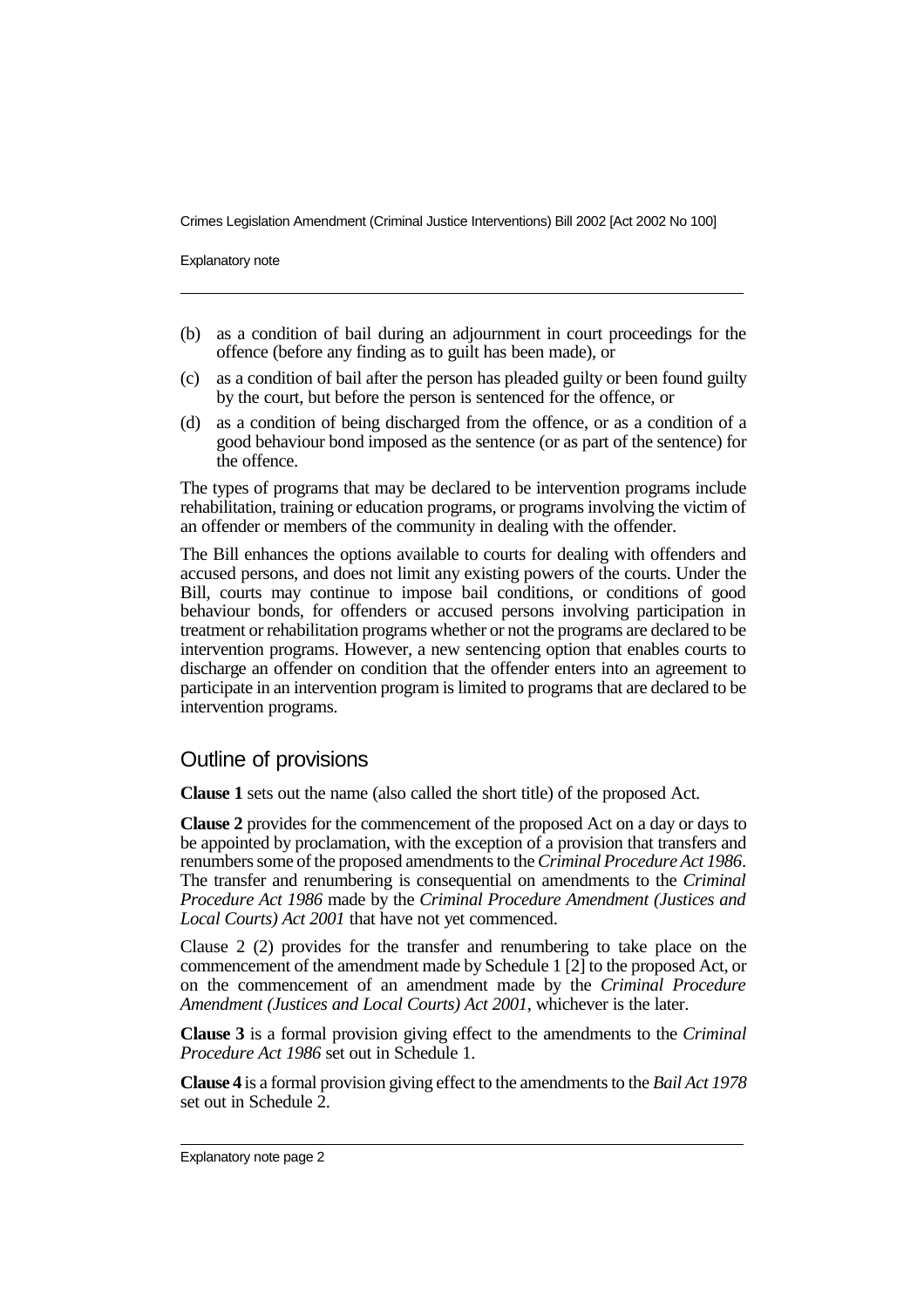Explanatory note

**Clause 5** is a formal provision giving effect to the amendments to the *Crimes (Sentencing Procedure) Act 1999* set out in Schedule 3.

**Clause 6** is a formal provision giving effect to the amendments to other Acts set out in Schedule 4.

#### **Schedule 1 Amendments to the Criminal Procedure Act 1986**

**Schedule 1 [2]**inserts a new Part 9 (sections 173–180) into the*Criminal Procedure Act 1986*. Division 1 (sections 173 and 174) sets out the objects of the proposed Part and some definitions. Division 2 (sections 175–177) of the proposed Part enables the regulations to declare that a program of measures is an *intervention program*.

There are limitations on the offences in respect of which intervention programs may be conducted (section 176). An intervention program may not be conducted in respect of an offence that must be dealt with on indictment (that is, that is not capable of being dealt with summarily). A number of other offences are also excluded from intervention programs, including certain offences involving wounding or grievous bodily harm, offences relating to sexual assault, child prostitution and child pornography, stalking, any offence involving the use of a firearm and drug supply offences.

Section 177 provides that a person is not eligible to participate in an intervention program if the person is being dealt with by the Children's Court for the offence, or if a penalty for the offence is imposed by a court other than the Children's Court under the sentencing provisions of the *Children (Criminal Proceedings) Act 1987* rather than under the general law applicable to adults. If the person is dealt with by a court other than the Children's Court under the general law applicable to adults, the person will be eligible to participate in an intervention program.

Division 3 (section 178) of the proposed Part expressly enables a court, before making a finding as to the guilt of an accused person, to adjourn proceedings and release the accused person on bail for the purpose of assessing the person's capacity and prospects for participation in an intervention program, or for the purpose of allowing the offender to participate in an intervention program.

If the accused person fails to comply with the bail conditions as to assessment or participation, it will be treated as a breach of a bail condition under the *Bail Act 1978*.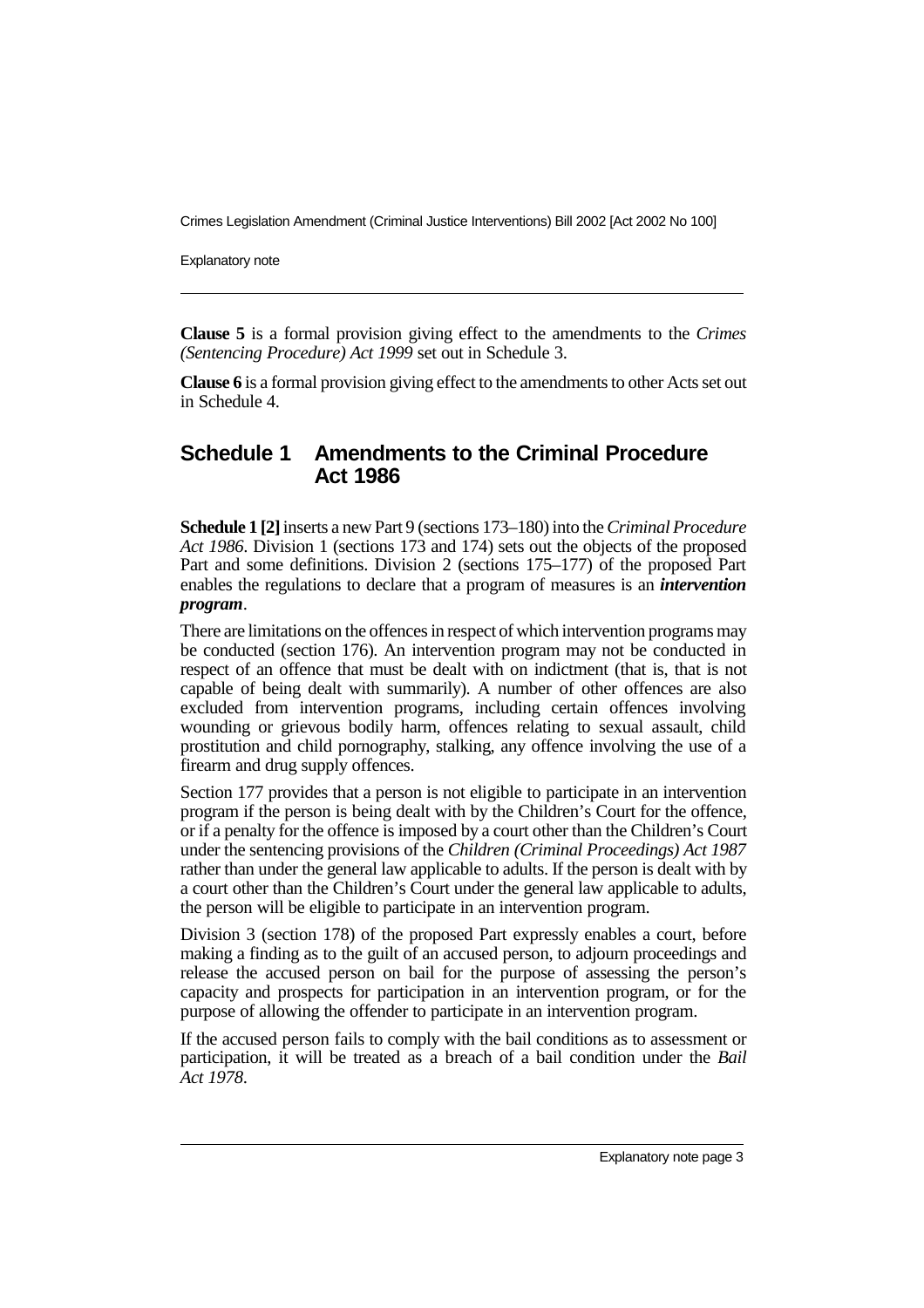Explanatory note

Division 4 (sections 179 and 180) contains miscellaneous provisions. Section 179 enables regulations to be made with respect to the provision or disclosure of information in connection with an intervention program or intervention plan to a court or other person, body or organisation, including the admissibility in evidence of statements, admissions, confessions or information made or given by an offender or accused person during participation in, or for the purposes of participation in, an intervention program.

Section 180 deals with the relationship of the Part to the *Bail Act 1978* and other legislation.

**Schedule 1 [1]** inserts definitions in the *Criminal Procedure Act 1986* that are consequential to the amendment made by Schedule 1 [2].

**Schedule 1 [3]** provides for the proposed Part to be transferred to another part of the *Criminal Procedure Act 1986*, and renumbered. This transfer and renumbering will take place on the commencement of certain other amendments to that Act made by the *Criminal Procedure Amendment (Justices and Local Courts) Act 2001*.

**Schedule 1 [4]** enables regulations of a savings and transitional nature to be made consequential on the enactment of the proposed Act.

#### **Schedule 2 Amendments to the Bail Act 1978**

**Schedule 2 [3]** amends section 36A of the *Bail Act 1978*. At present, section 36A enables a person accused of an offence to be granted bail on condition that the person agrees to an assessment of the person's capacity and prospects for drug or alcohol treatment or rehabilitation, or that the person agrees to participate in a drug or alcohol treatment or rehabilitation program. The amendment extends section 36A to enable bail conditions as to participation in or assessment for an intervention program or other treatment or rehabilitation program to be imposed.

An accused person may be granted bail on such conditions whether or not the person has pleaded guilty to the offence.

If the accused person fails to participate in the program or fails to comply with the requirements of the program, the breach will be dealt with as a breach of a bail condition (that is, the person may be arrested and brought before a court).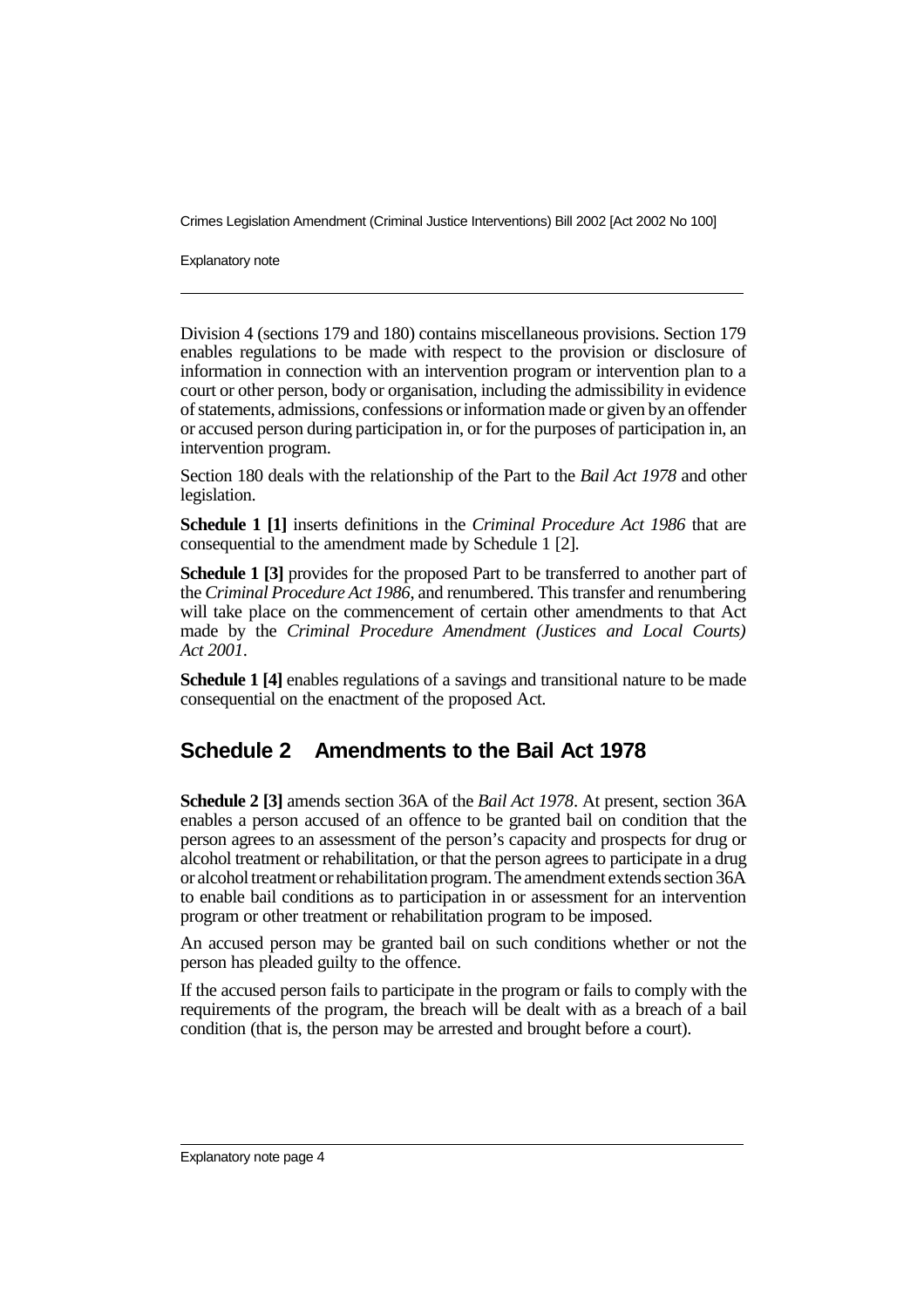Explanatory note

**Schedule 2 [1]** amends section 9B of the *Bail Act 1978* to create an exception to the presumption in favour of bail where at the time of the alleged offence the accused was participating in an intervention program as a condition of a discharge under section 10 of the *Crimes (Sentencing Procedure) Act 1999*. **Schedule 2 [2]** makes a consequential amendment.

**Schedule 2 [4]** prevents a bail condition as to assessment for, or participation in, an intervention program being imposed by the Children's Court or by an authorised officer (a police officer who may grant bail to a person) if the person was under the age of 18 years at the time the offence was committed or alleged to have been committed. Schedule 2 [4] also makes an amendment consequential on Schedule 2 [3].

**Schedule 2 [5]** amends section 37 of the *Bail Act 1978*, which provides that bail is to be granted unconditionally unless conditions should be imposed for the purposes of promoting effective law enforcement, the protection and welfare of certain specially affected persons, or the protection and welfare of the community. The amendment adds reducing the likelihood of future offences being committed by promoting the treatment or rehabilitation of the accused person to the list of purposes for which bail conditions may be imposed.

**Schedule 2 [6]** inserts savings and transitional provisions consequential on the amendments.

### **Schedule 3 Amendments to Crimes (Sentencing Procedure) Act 1999**

**Schedule 3 [2]** amends section 5 of the *Crimes (Sentencing Procedure) Act 1999* to require a court that imposes a sentence of imprisonment of less than 6 months to give its reasons for deciding not to make an order allowing the offender to participate in an intervention program or other treatment or rehabilitation program (in addition to the existing requirement for the court to give reasons why no penalty other than imprisonment is appropriate).

**Schedule 3 [3]** amends section 10 of the *Crimes (Sentencing Procedure) Act 1999*. At present, section 10 enables a court that finds a person guilty of an offence to refrain from convicting the person, and instead to dismiss the charge or to discharge the person on condition that the person enter into a good behaviour bond. The amendment enables the court to discharge the person on condition that the person undertake to participate in an intervention program and to comply with any plan arising out of an intervention program. These orders are called *intervention program orders* (see Schedule 2 [1]).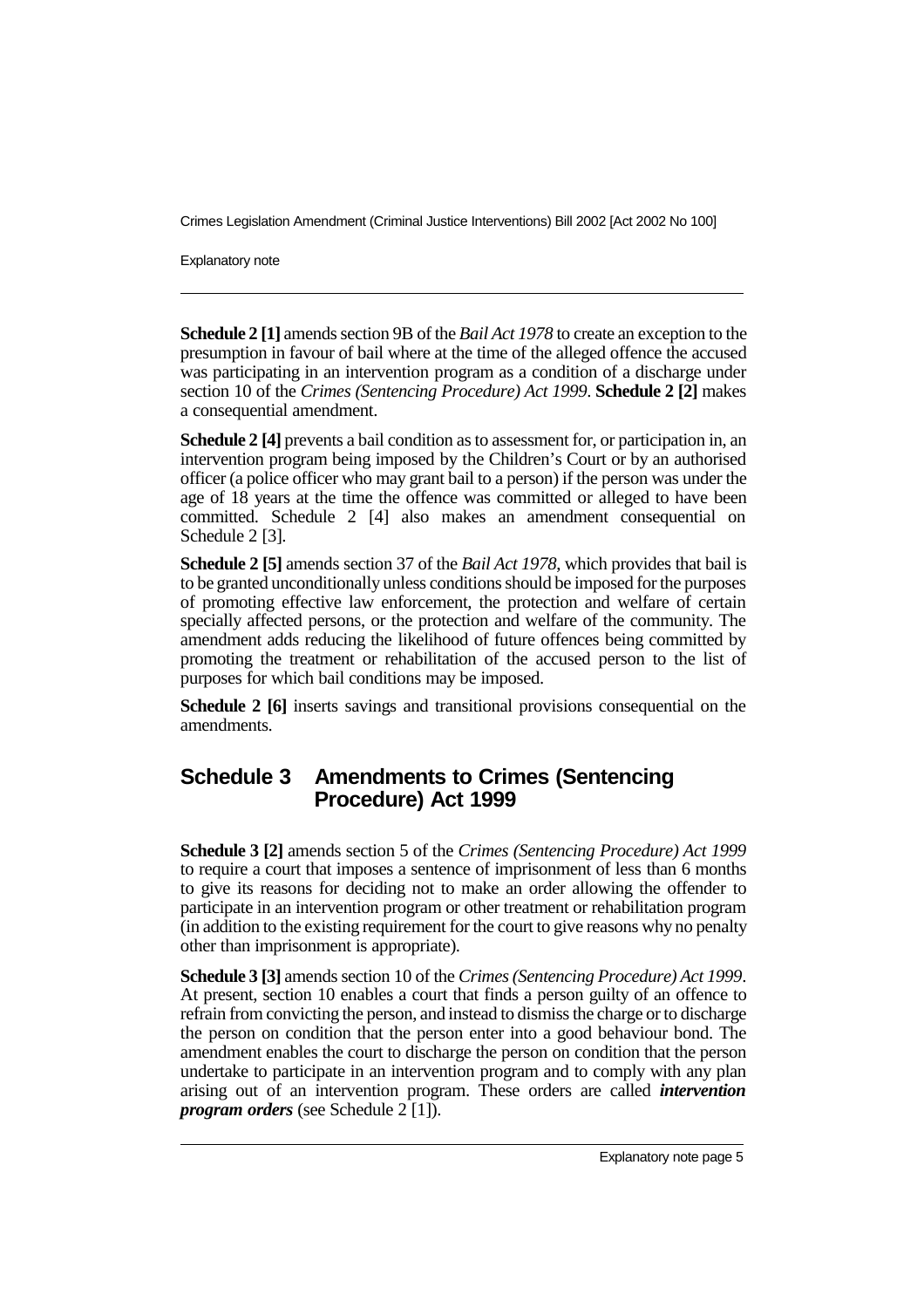Explanatory note

If the court makes an intervention program order and the offender complies with the order (that is, the offender does not breach the program or plan), then the offender is discharged without a conviction.

**Schedule 3 [4]** inserts two new subsections into section 10. Proposed section 10 (2A) provides that an intervention program order may be made if the court is satisfied that it would reduce the likelihood of the offender committing further offences by promoting the treatment or rehabilitation of the person subject to the order. Proposed section 10 (2B) provides that intervention program orders are subject to proposed Part 8C of the *Crimes (Sentencing Procedure) Act 1999*.

Proposed Part 8C is inserted by **Schedule 3 [13]**. It deals with sentencing procedures for intervention program orders made under proposed section 10 (1) (c). Division 1 (section 100M) deals with the application of the proposed Part. Division 2 (sections 100N–100P) of the proposed Part places certain restrictions on the making of intervention program orders and requires a court to explain the obligations of an intervention program order and the consequences of a breach of the order. An order may not be made unless the court is satisfied:

- (a) that the offender is eligible to participate in the intervention program, and
- (b) that the offender is a suitable person to participate in the intervention program, and
- (c) that participation in the intervention program is available in the area in which the offender resides or intends to reside.

The Division enables a court to refer an offender for assessment of the offender's suitability to participate in an intervention program.

Division 3 (sections 100Q–100T) of the proposed Part provides for intervention program orders to be enforced in a similar manner to the enforcement of a good behaviour bond. That is, if the offender breaches the intervention program order, the offender may be called back to the court. The court may revoke the intervention program order and convict and sentence the offender for the original offence in respect of which the offender was referred to the intervention program.

Under the Division, an offender may at any time after entering into an agreement to participate in an intervention program decide not to proceed with the program. In that case, the court may revoke the intervention program order and re-sentence the offender for the offence in respect of which the intervention program order was made.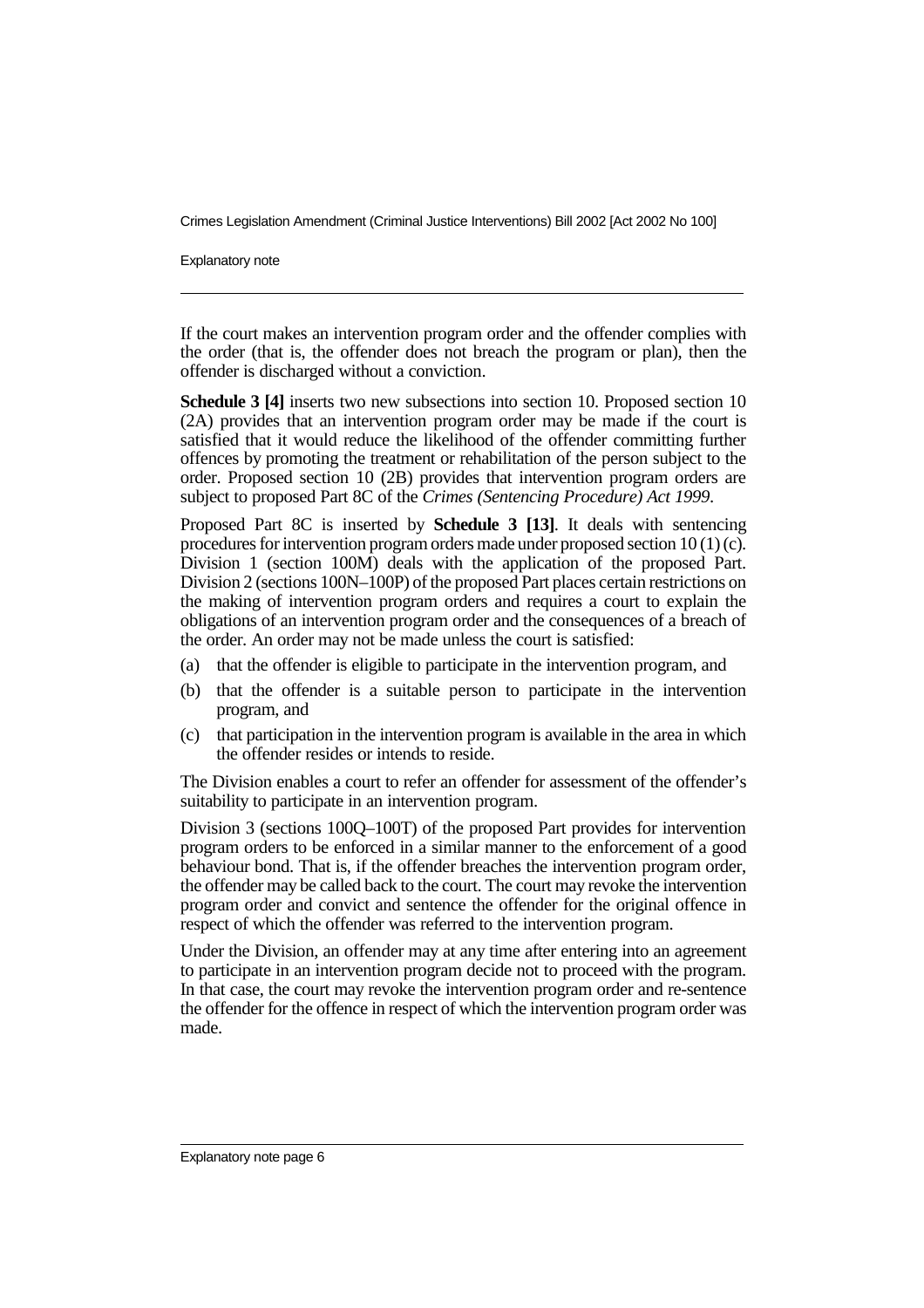Explanatory note

**Schedule 3 [5]** amends section 11 of the *Crimes (Sentencing Procedure) Act 1999*. At present, section 11 enables a court that finds a person guilty of an offence to defer sentencing and to grant bail for the purpose of assessing the offender's capacity and prospects for rehabilitation, or to allow the offender to demonstrate that rehabilitation has taken place, or for any other purpose that the court considers appropriate in the circumstances.

The amendment extends section 11 to enable the court also to defer sentencing for the purpose of assessing the offender's capacity and prospects for participation in an intervention program, or to enable the offender to participate in an intervention program.

**Schedule 3 [6]** provides that such an order may be made if the court is satisfied that it would reduce the likelihood of the person committing further offences by promoting the treatment or rehabilitation of the person.

**Schedule 3 [7]** makes it clear that a court may also defer sentencing under section 11 to allow an offender to participate in a program for treatment or rehabilitation that is not an intervention program.

**Schedule 3 [8] and [9]** amend section 24 to require a court to take certain matters into account if the court sentences an offender following:

- (a) a breach of an intervention program order, or
- (b) a deferral of sentencing under proposed section 11 (1) (b2) to allow participation in an intervention program, or
- (c) a decision not to participate in an intervention program or intervention plan.

**Schedule 3 [11] and [12]** insert new provisions (sections 95A, 95B and 99A) that enable a court that imposes a good behaviour bond on an offender to include a condition that the offender is to participate in an intervention program, or to participate in an intervention program and to comply with a plan arising out of the intervention program. Good behaviour bonds may be imposed:

- (a) instead of a sentence of imprisonment, under section 9 of the *Crimes (Sentencing Procedure) Act 1999*, or
- (b) as a condition of a conditional discharge, under section 10 of that Act, or
- (c) as a condition of a suspended sentence of imprisonment, under section 12 of that Act.

A good behaviour bond may not contain a condition as to participation in an intervention program unless the court is satisfied:

(a) that the offender is eligible to participate in the intervention program, and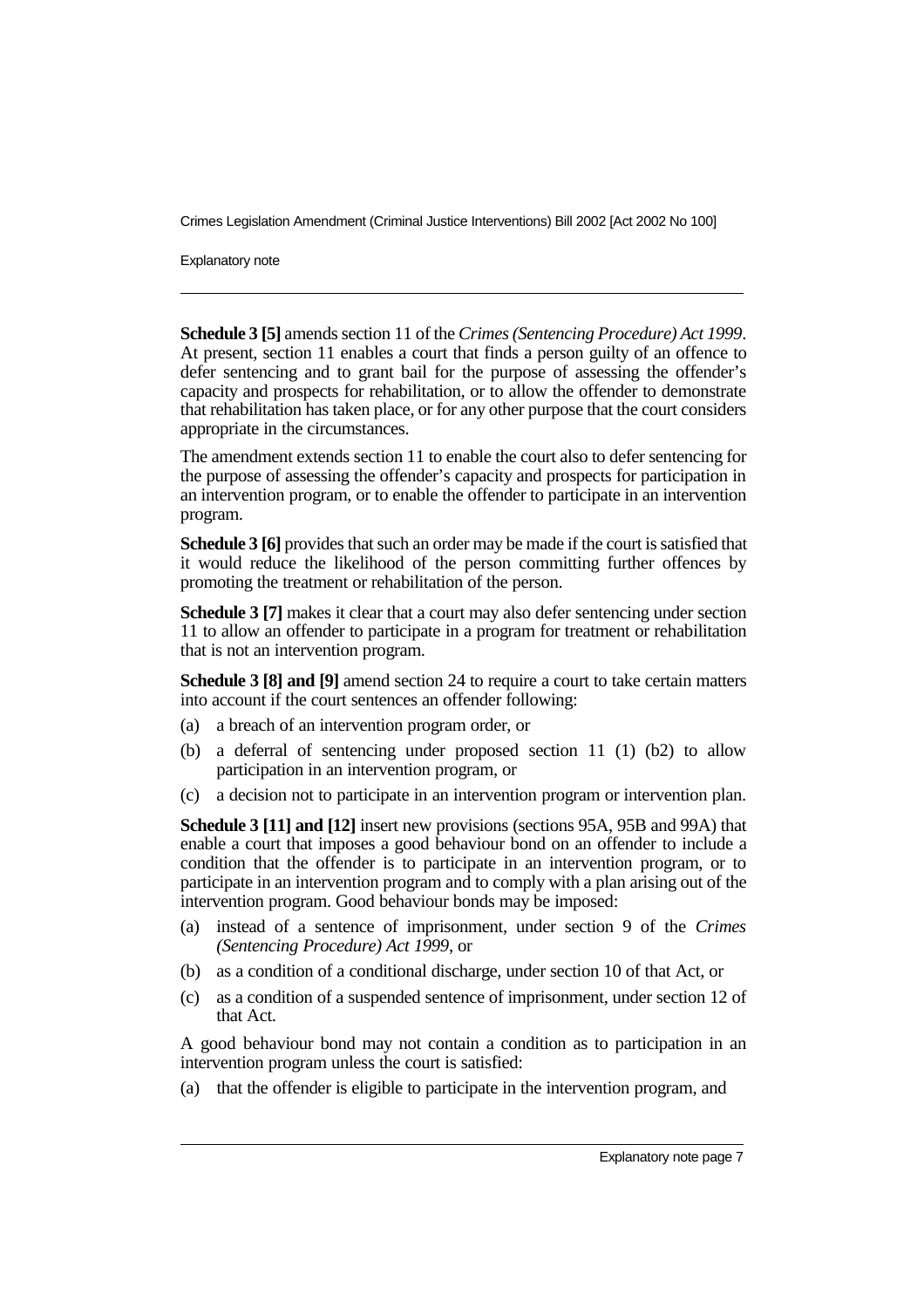Explanatory note

- (b) that the offender is a suitable person to participate in the intervention program, and
- (c) that the intervention program is available in the area in which the offender resides or intends to reside, and
- (d) that participation in the intervention program will reduce the likelihood of the offender committing further offences by promoting the treatment or rehabilitation of the offender.

An offender may at any time before commencing an intervention program or during the program decide not to proceed with the program or an intervention plan. In that case, the court may vary the conditions of the good behaviour bond, or impose further conditions, or revoke the good behaviour bond and re-sentence the offender for the offence in respect of which the intervention program order was made.

**Schedule 3 [1] and [10]** make consequential amendments. **Schedule 3 [14]** enables regulations of a savings and transitional nature to be made consequential on the enactment of the proposed Act. **Schedule 3 [15]** provides that an amendment made by the proposed Act to the *Crimes (Sentencing Procedure) Act 1999* applies to offences committed before or after the commencement of the amendment unless proceedings for the offence were commenced before the amendment commenced.

#### **Schedule 4 Consequential and other amendments**

**Schedule 4.1** makes an amendment by way of statute law revision to the *Crimes (Local Courts Appeal and Review) Act 2001*, which has not yet commenced. The proposed amendment removes a provision that states the order of severity of various penalties. That provision is not required for the purposes of the *Crimes (Local Courts Appeal and Review) Act 2001*.

**Schedule 4.2 [2] and [3]** make amendments to the *Criminal Records Act 1991* that are consequential on the amendment made by Schedule 3 [3]. The proposed amendment provides that an intervention program order (which makes participation in an intervention program a condition of a discharge under section 10 of the *Crimes (Sentencing Procedure) Act 1999*) becomes spent for the purposes of the *Criminal Records Act 1991* on satisfactory completion of the conditions of the order. The proposed amendment also updates an outdated reference to a recognizance to be of good behaviour to a reference to a good behaviour bond.